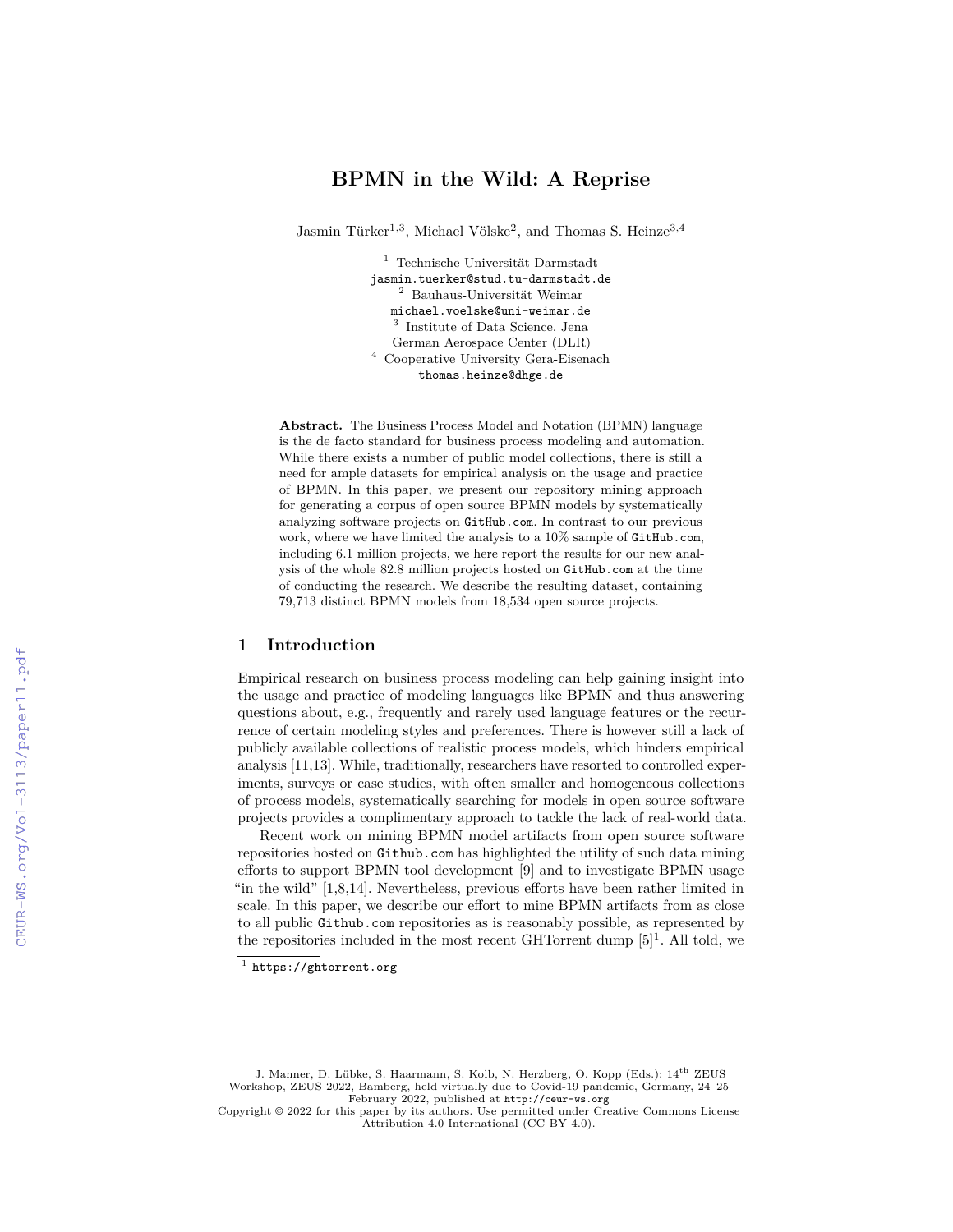

**Fig. 1.** The data mining pipeline

were able to identify 79,713 distinct BPMN artifacts and thereby can provide the to our knowledge most comprehensive collection of open source BPMN models.

In what follows, we describe our mining pipeline, as well as a preliminary analysis of the collected data. Our data mining pipeline follows a two-step approach, where we first identify interesting candidate repositories based on the names of the files and directories they contain, and inspect the files' contents only after this filtering. Since the initial collection of more than 82 million repositories' directory listings is the most time-consuming step, we make these listings available as a public resource for further research [18]. In the same spirit, we make links to the collected BPMN model artifacts available, as well [17].

## **2 Mining Approach for <Github.com>**

Our data mining pipeline consists of two steps as shown in Fig. 1. In the first step, we retrieve all non-forked, non-deleted, public repositories from the latest *GHTorrent* database dump when conducting our research as of March 6th, 2021, and fetch a shallow and blob-less clone2 of each repository from <Github.com>. We thus retrieve the file and directory names in the latest revision, and nearly nothing else, in less than 5 % of the time required to gather the same information via the REST API, which is limited to 5,000 requests per hour. The resulting *Directory Listings Dataset*3 is collected over a span of about four weeks, and contains directory listings for the HEAD revisions of 82.8 million different software repositories. The corpus is available online [18].

To select candidate repositories for the second mining step, we queried the file and directory names in this dataset for the following keywords: *business, bpm,*

 $^2$  git clone --bare --single-branch --depth=1 --filter=blob:none

 $^3$  <https://zenodo.org/record/5856129> and <https://zenodo.org/record/5903352>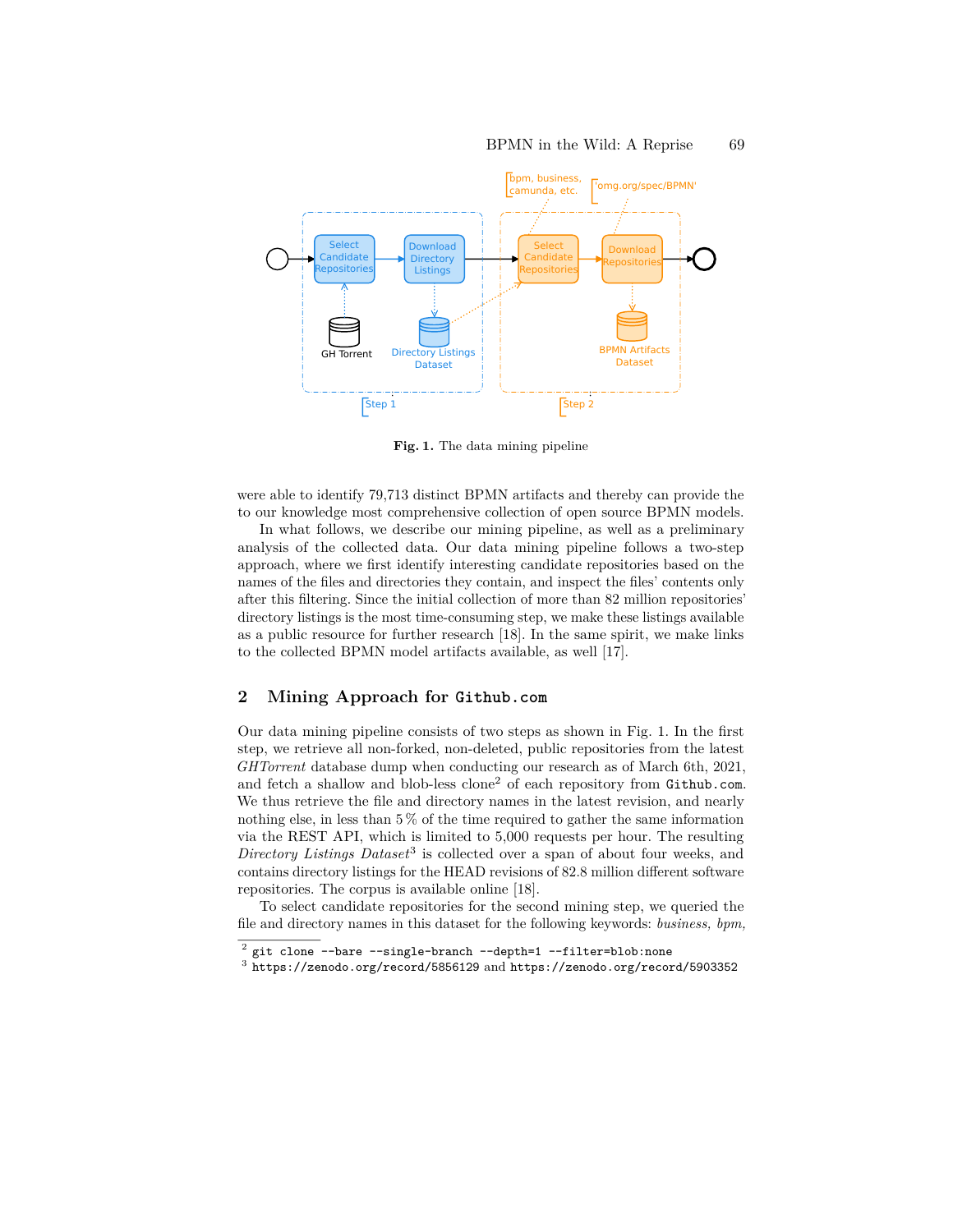

**Fig. 2.** Left: Fraction of GHTorrent repositories with BPMN artifacts  $(n=18,126)$ ; Right: Days between repository creation and time of latest update  $(n=12,235)$ .

*camunda, activiti, imixs, yaoqiang, modelio, signavio*. The first two patterns are strongly connected with BPMN processes in general, and the latter six refer to popular modeling tools frequently used to design BPMN process models. This search matched at least one file or directory name in 1.1 million repositories. Of these, we again fetched a shallow clone, this time also including the blobs of the HEAD revision, i.e., the contents of its files. We filtered these repositories to contain at least one XML-serialized BPMN process model artifact, using the occurrence of the string ''omg.org/sepc/BPMN'' in at least one file as a heuristic. This left 18,534 repositories for inclusion in our *BPMN Artifacts Dataset*, <sup>3</sup> also available online [17]. Note that we currently only provide links to the identified BPMN process model artifacts and a Python code snippet for retrieving the models, similar to related research [6]. Due to the various licensing, copyright, and related constraints, further work will be required when the models are published on their own. The second mining step was completed in 3 days. A 135-node Kubernetes cluster was used for parallel processing in all steps.

#### **3 Corpus and Preliminary Analysis**

Fig. 2 (left) shows the fraction of repositories with BPMN artifacts relative to the total number of repositories in the GHTorrent database [5], broken down by repository creation year (number for 2021 based on the data available up to March). This differs notably from the overall number of repositories collected by GHTorrent: The latter had fewer repos in 2019 than in 2018, but more in 2020 than in either of the former years. Only 30 repositories in the dataset were created before 2011 (not shown in the plot), with the earliest creation date being June 2009. The empirical cumulative distribution for the number of days between repository creation and the most recent update is shown on the right of Fig. 2: While about 10% of repositories were never updated again after a day past their creation, half of the repositories were still being updated after one year, and 20 %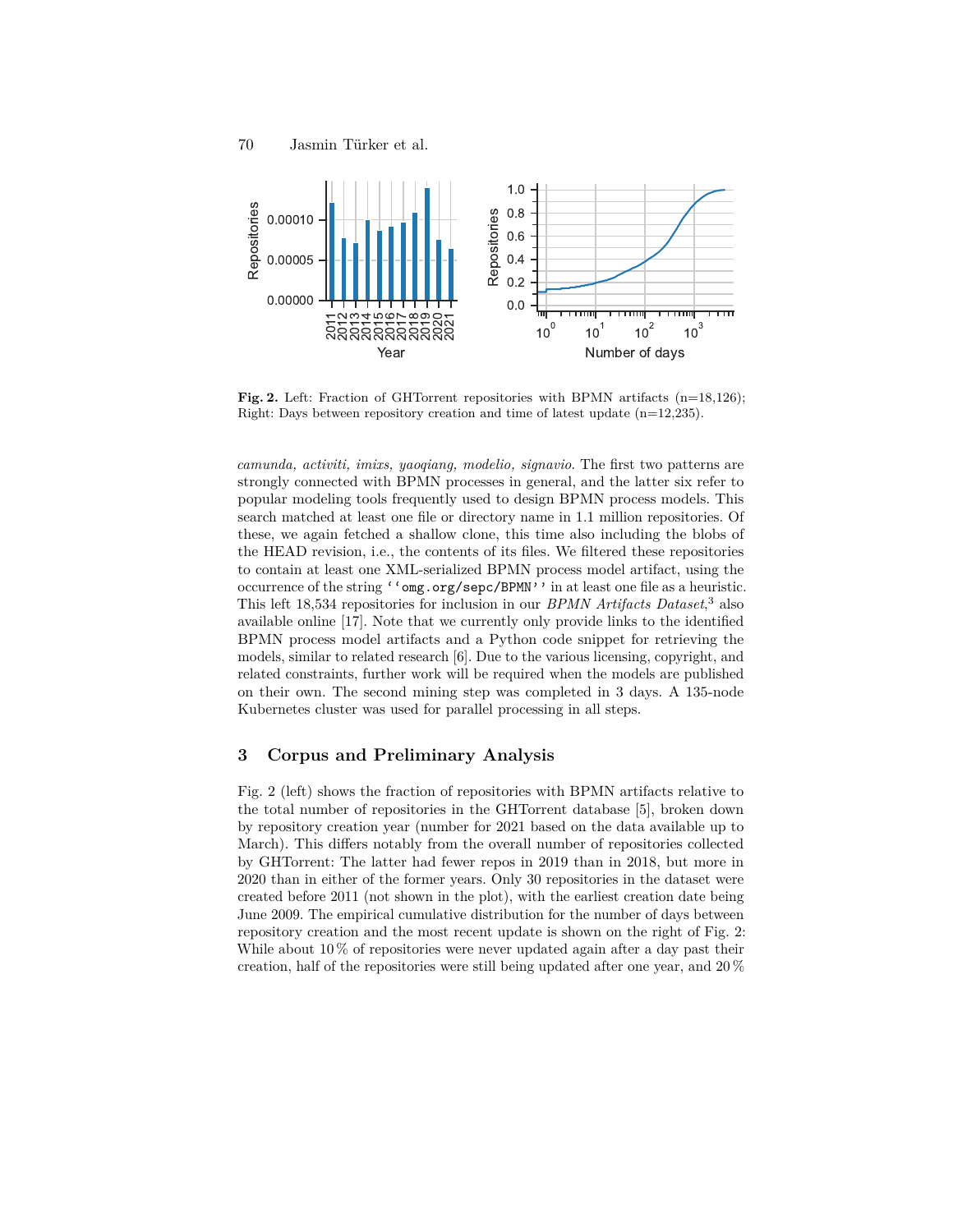

**Fig. 3.** Cumulative distributions for committers and commits per repository (*n*=15,773).



**Fig. 4.** Distributions for duplication among the 79,713 unique BPMN artifacts.

after two years. In the GHTorrent metadata, the creation date was unknown for 408, and the time of the last update for 6,299 of the repositories we collected; these missing data points are omitted from the above figures.

Fig. 3 shows the cumulative distributions for the number of committers and the number of commits per repository, for the subset of 15,773 repositories in our dataset for which this information is available in the GHTorrent database: Nearly 40 % of the repositories are single-committer projects, and 90 % have fewer than four contributors. Conversely, less than 10 % of the projects have only a single commit, and about 10 % have more than a hundred.

From the 18,534 collected repositories, we have identified 337,436 potential BPMN artifacts—XML files containing a URL for the BPMN 2.0 schema definition. Based on their SHA-1 hashes, we identify 79,713 unique BPMN artifacts; Fig. 4 shows the cumulative distributions for the number of copies of the artifacts and the number of repositories in which they appear. While SHA-1 file hashes provide a straightforward way to identify simple model duplicates, i.e., XML files with the same content, we acknowledge that finding similar though not exactly matching process models would require more laborious effort [7], which is however out of the scope of this paper. Similar to our previous findings in [9], we observe a large number of exact model duplicates. About 60 % of artifacts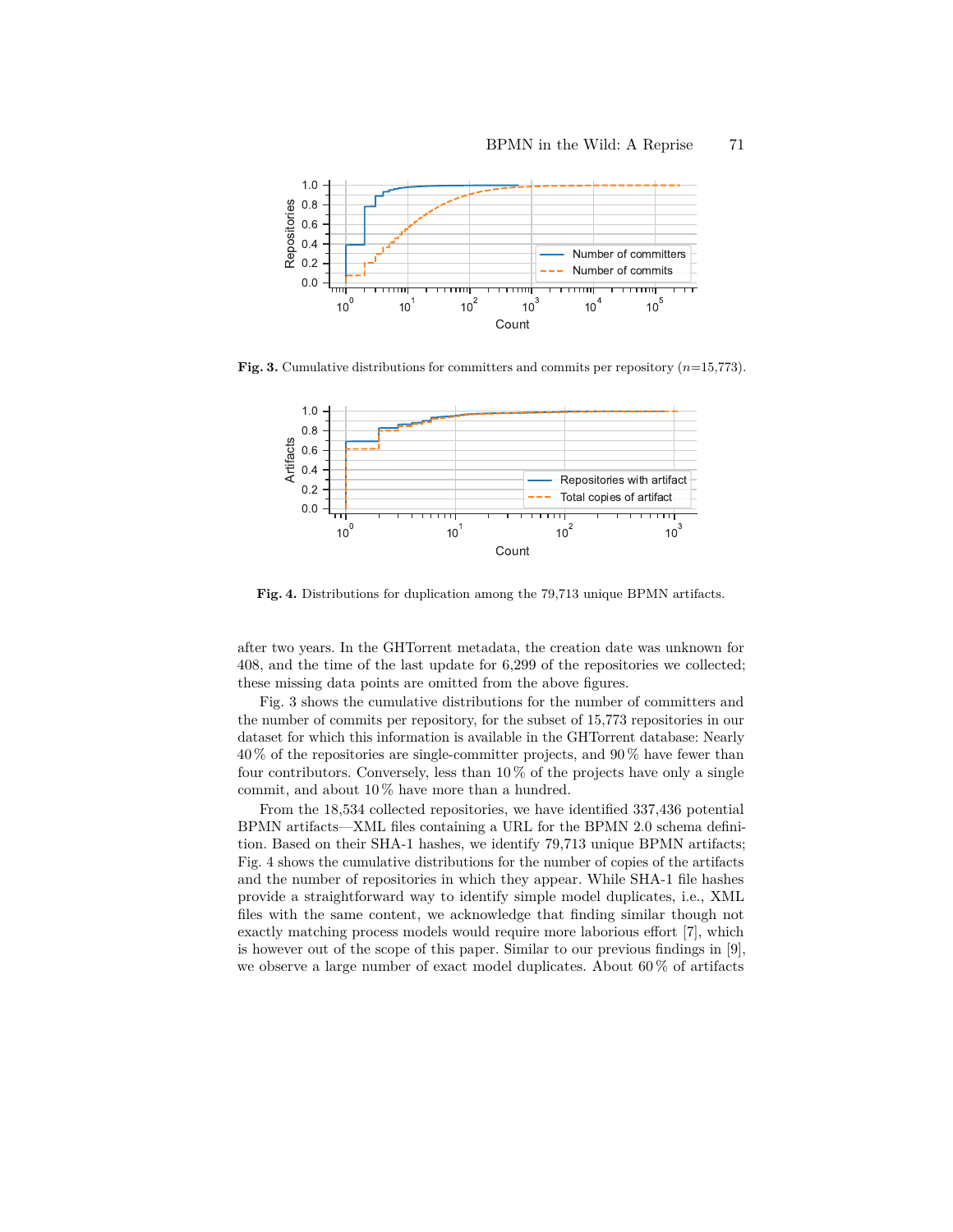

**Fig. 5.** Most common constraint violations detected by BPMNSpector among 60,779 unique, non-valid BPMN process models.

occur only once, and about  $70\%$  in only one repository (even if multiple times); less than 5 % of all artifacts have ten or more copies across the dataset, meaning most of the copies are from a few thousand, frequently-copied artifacts. Based on several spot-checks, these are typically BPMN artifacts included as test cases with popular software libraries, which end up in many repositories, e.g., through accidentally-committed node modules directories.

For a first look at the quality of the mined BPMN process models, we follow [9] and check all 79,713 distinct BPMN artifacts with the *BPMNSpector* [4] tool, which identifies  $18,216$  ( $23\%$ ) to be fully standards-compliant and  $60,779$  ( $76\%$ ) to contain at least one constraint violation (718 artifacts caused the tool to crash or hang); overall, 1,573,635 occurrences of 117 distinct constraint violations were found, the most common of which are shown in the histogram in Fig. 5. In terms of relative frequency, our results are rather similar to those reported by [9]: the most frequently violated constraints are Ext.023 (inconsistent definition of sequence flow;  $36.5\%$  of violations /  $38.6\%$  in [9]) and XSDCHECK (violation of BPMN's normative XML schema;  $34.8\%$  /  $29.0\%$ ) in both studies, and the next three most common violations, i.e., EXT.107, EXT.092, EXT.101 (inconsistent definition of sequence flow at start/end events, missing/ambiguous sources of data associations), all appear in our top eight, albeit in a slightly different order.

### **4 Related Work**

Empirical research on business process modeling [13] often comes in the form of controlled experiments, surveys or case studies using a limited number of process models, usually with up to hundreds of process models, e.g., [3,12]. In recent years, though, various community initiatives have been started to increase the number of process model collections available for empirical analysis [11,10,2].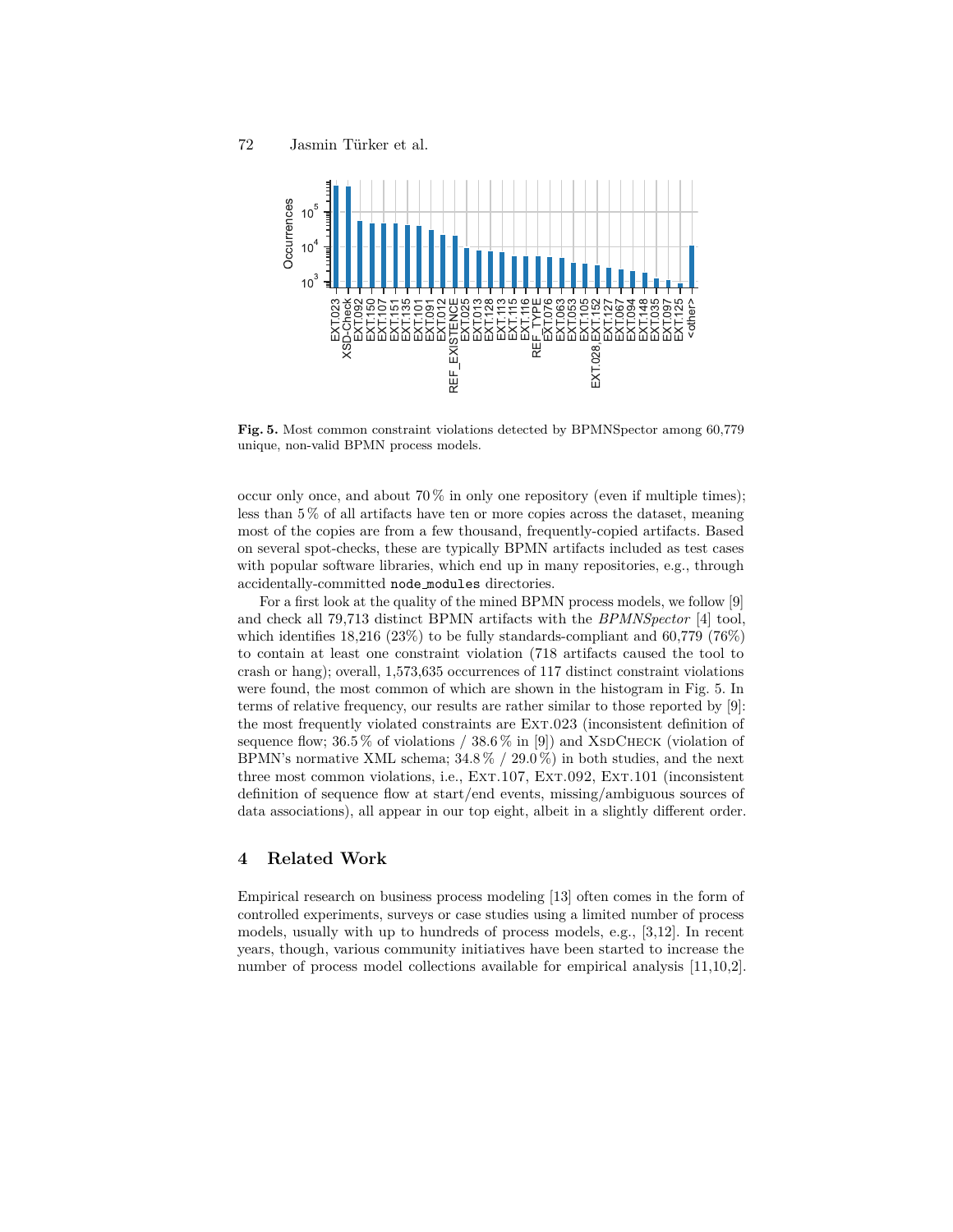The *BPM Academic Initiative*<sup>4</sup>, as a notable effort for business process modeling, provided a platform for creating and sharing business process models in academic teaching. In their 2011 publication [11], the initiators reported on 1,903 different process models, including BPMN, created by ca. 4,500 different users and covering various complexities and language features. While the recent number of models is  $29,810^5$ , unfortunately, data collection is discontinued. Various similar platforms and datasets exist, including *GenMyModel*6 with 12,575 BPMN models, *RePROSitory* [2] with 593 models, and *Camunda BPMN for research*7 with 3,721 models, respectively. Another process collection has been created in the *BenchFlow* project [16], where companies donated process models for process engine benchmarking. The dataset described in [16] included overall 8,363 models, with a share of 64% of BPMN, but the collection is not publicly available. To the authors knowledge, the corpus presented in our paper with 79,713 distinct process models is the largest publicly available BPMN dataset. Not a dataset by itself, but an open-source business process analytics platform is offered by *Apromore*8 . The platform has originally been conceived as process model repository [15] and now offers an extensible, service-based framework for a wide range of tools supporting the whole business process lifecycle, including process discovery, analysis, implementation, and monitoring.

In their previous work on repository mining for BPMN, the authors of this paper considered a sample of 10% of software projects on <GitHub.com> [8,9], resulting in a corpus of 8,904 BPMN model artifacts. An analysis proved the diversity of the corpus but also stressed the high number of model duplicates as well as model flaws as detected by BPMNspector [4]. While being a significant sample, the corpus presented and made publicly available in this paper provides ten times more models and thus a more complete and comprehensive picture about the practice of BPMN in open source software projects. The authors' prior dataset has been used in empirical studies on BPMN since then. In a recent study, BPMN models from various public process repositories, including the <GitHub.com> dataset [9] have been combined into a collection of 25,590 models and analyzed according to their complexity and usage frequency of BPMN language elements. Similarly, Lübke and Wutke investigate process layout choices in open source BPMN process models based on the corpus in [14].

### **5 Conclusion**

In this paper, we introduce our approach to extract two hiqh-quality corpora from Github.com. Our *Directory Listings Dataset* is publicly available and may be an interesting starting point for research across various fields. Due to the amount of BPMN artifacts it contains, our *BPMN Artifacts Dataset* can contribute to

<sup>4</sup> <http://fundamentals-of-bpm.org/process-model-collections/>

<sup>5</sup> Numbers are reported for the time of writing this paper (25 January 2022).

 $^6$  <https://www.genmymodel.com>

<sup>7</sup> <https://github.com/camunda/bpmn-for-research>

 $^8$  <https://apromore.org>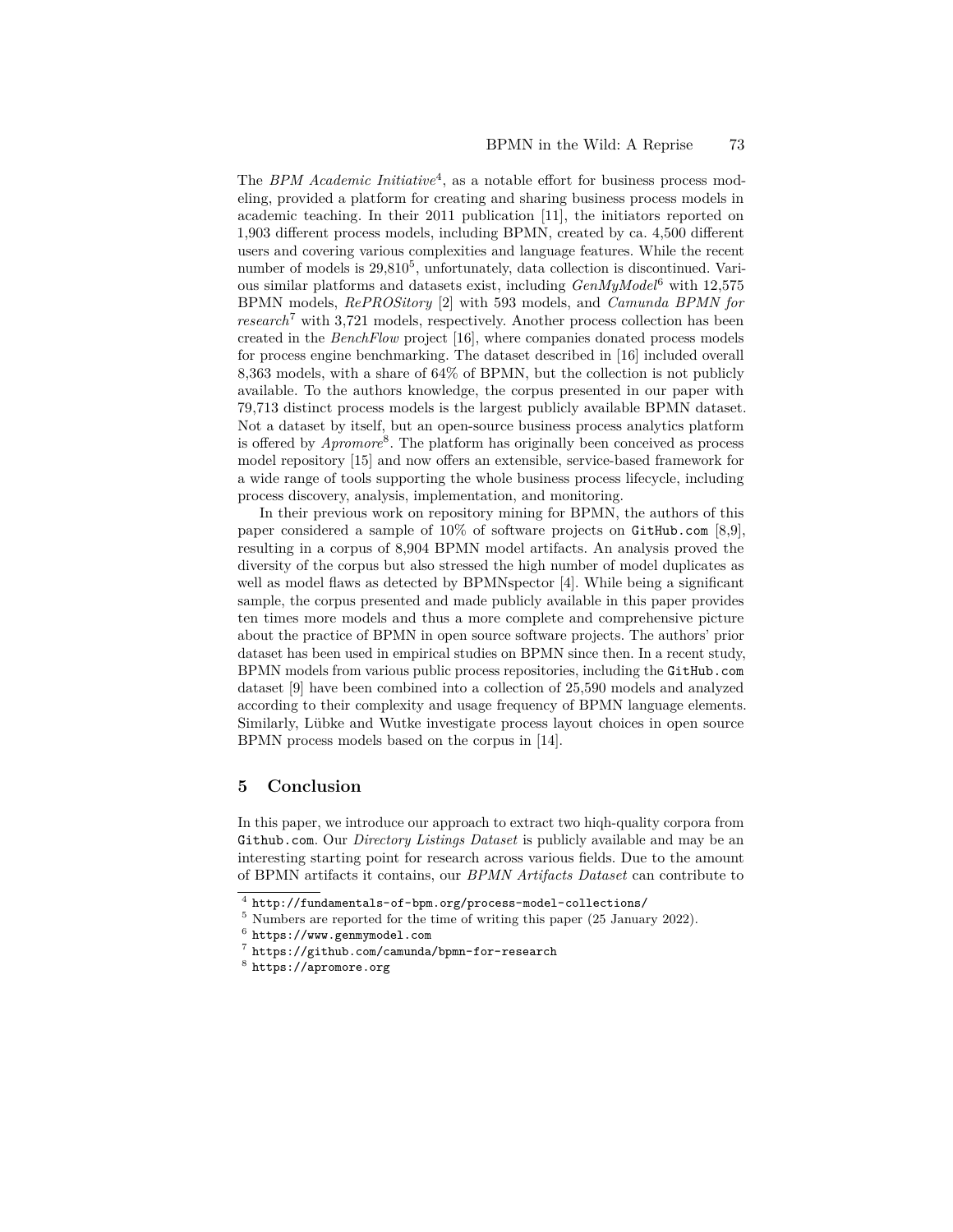#### 74 Jasmin Türker et al.

the investigations on the usage and practice of BPMN process models. Subject of future work will be the exhaustive analysis of the retrieved corpus to further characterize the usage of BPMN in open soource software projects with respect to, e.g., complexity of process models, usage of different BPMN language constructs, utilized modeling tools, correlation of modeling tool with standards compliance, relation of repository metadata and BPMN artifacts, etc.

#### **References**

- 1. Compagnucci, I., Corradini, F., Fornari, F., Re, B.: Trends on the Usage of BPMN 2.0 from Publicly Available Repositories. In: BIR 2021. LNBIP, vol. 430, pp. 84–99. Springer (2021)
- 2. Corradini, F., Fornari, F., Polini, A., Re, B., Tiezzi, F.: RePROSitory: a Repository Platform for Sharing Business PROcess modelS. In: BPM PhD/Demos 2019. pp. 149–153. CEUR (2019)
- 3. Fahland, D., Favre, C., Jobstmann, B., Koehler, J., Lohmann, N., Völzer, H., Wolf, K.: Instantaneous Soundness Checking of Industrial Business Process Models. In: BPM 2009. pp. 278–293. Springer (2009)
- 4. Geiger, M., Neugebauer, P., Vorndran, A.: Automatic Standard Compliance Assessment of BPMN 2.0 Process Models. In: ZEUS 2017. CEUR Workshop Proceedings, vol. 1826, pp. 4–10. CEUR-WS.org (2017)
- 5. Gousios, G.: The GHTorent dataset and tool suite. In: MSR 2013. pp. 233–236. IEEE (2013)
- 6. Hebig, R., Quang, T.H., Chaudron, M., Robles, G., Fernandez, M.A.: The Quest for Open Source Projects that use UML: Mining GitHub. In: MODELS 2016. pp. 173–183. ACM (2016)
- 7. Heinze, T.S., Amme, W., Schäfer, A.: Detecting semantic business process model clones. In: ZEUS. CEUR Workshop Proceedings, vol. 2839, pp. 25–28. CEUR-WS.org (2021)
- 8. Heinze, T.S., Stefanko, V., Amme, W.: BPMN in the Wild: BPMN on GitHub.com. In: ZEUS 2020. CEUR Workshop Proceedings, vol. 2575, pp. 26–29. CEUR-WS.org (2020)
- 9. Heinze, T.S., Stefanko, V., Amme, W.: Mining BPMN Processes on GitHub for Tool Validation and Development. In: BPMDS/EMMSAD@CAiSE 2020. LNBIP, vol. 387, pp. 193–208. Springer (2020)
- 10. Ho-Quang, T., Chaudron, M.R.V., Robles, G., Herwanto, G.B.: Towards an Infrastructure for Empirical Research into Software Architecture: Challenges and Directions. In: ECASE@ICSE 2019. pp. 34–41. IEEE (2019)
- 11. Kunze, M., Luebbe, A., Weidlich, M., Weske, M.: Towards Understanding Process Modeling – The Case of the BPM Academic Initiative. In: BPMN 2011 Workshops. pp. 44–58. Springer (2011)
- 12. Leopold, H., Mendling, J., Günther, O.: Learning from Quality Issues of BPMN Models from Industry. IEEE Software **33**(4), 26–33 (2016)
- 13. L¨ubke, D., Pautasso, C.: Empirical Research in Executable Process Models. In: Empirical Studies on the Development of Executable Business Processes, pp. 3–12. Springer (2019)
- 14. L¨ubke, D., Wutke, D.: Analysis of Prevalent BPMN Layout Choices on GitHub. In: ZEUS 2021. CEUR Workshop Proceedings, vol. 2839, pp. 46–54. CEUR-WS.org (2021)